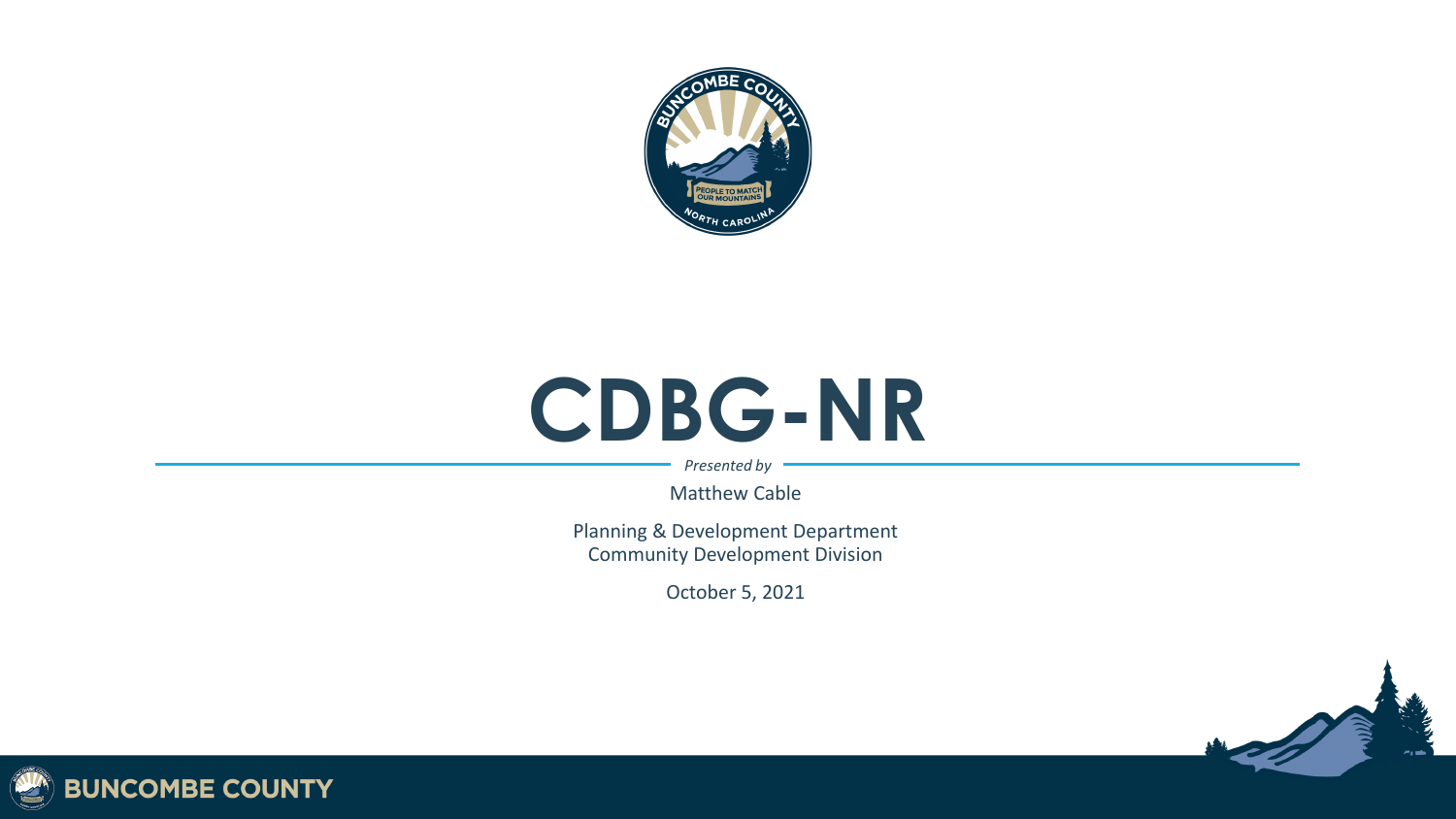### **COMMUNITY DEVELOPMENT BLOCK GRANT NEIGHBORHOOD REVITALIZATION REQUESTED BOARD ACTIONS**

- Hold the second of two public hearings to:
	- Discuss the submittal of a CDBG-NR application; and
	- Solicit public input
- Consider Resolution Approving Submittal of CDBG-NR Application



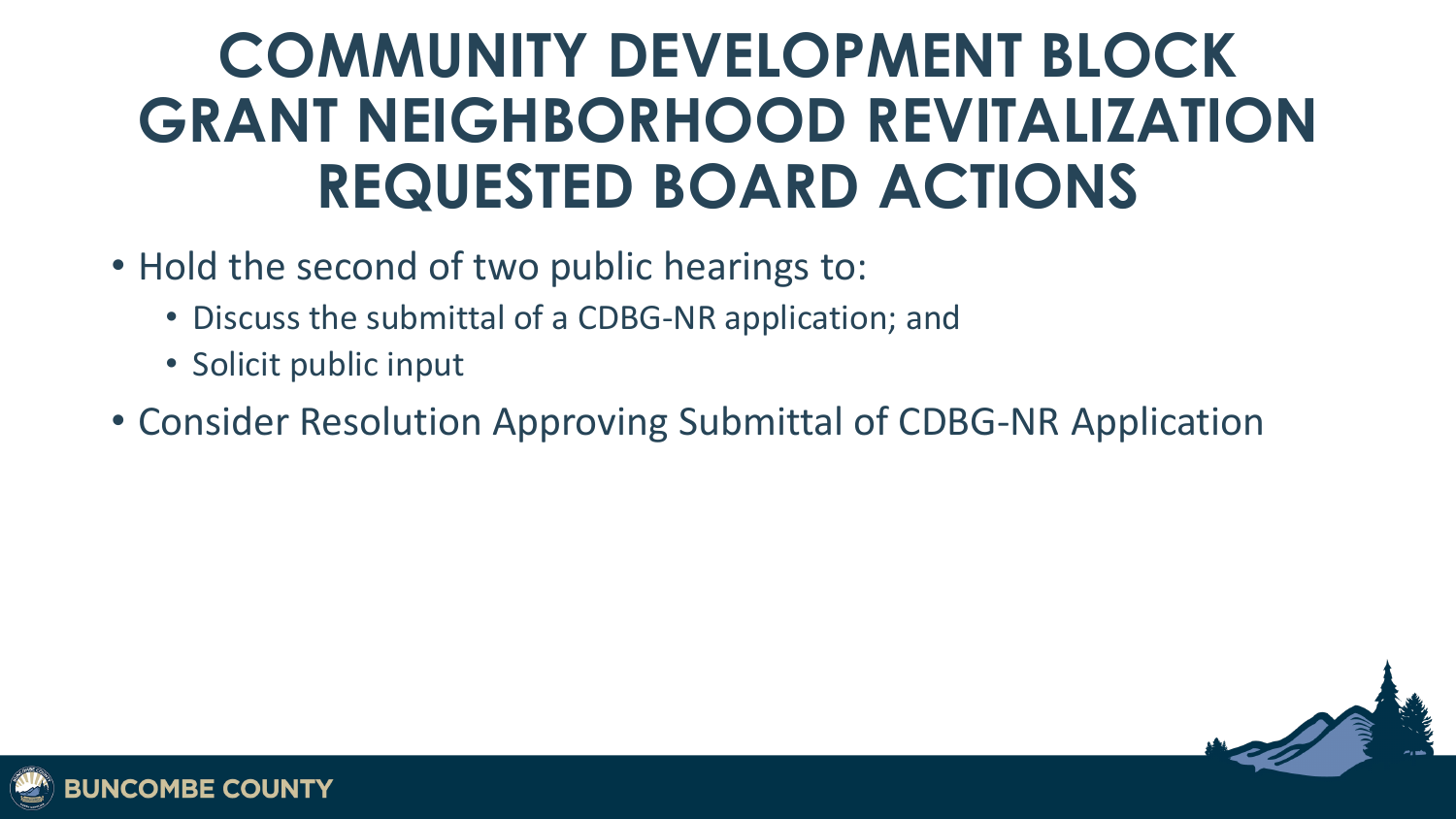### **COMMUNITY DEVELOPMENT BLOCK GRANT NEIGHBORHOOD REVITALIZATION**

- Federal funds awarded to the State through US Department of Housing and Urban Development (HUD)\*
- Administered by North Carolina Department of Commerce Rural Economic Development Division (REDD)

\*Designated Urban Counties and Entitlement Communities, including City of Asheville, receive direct allocations from HUD.

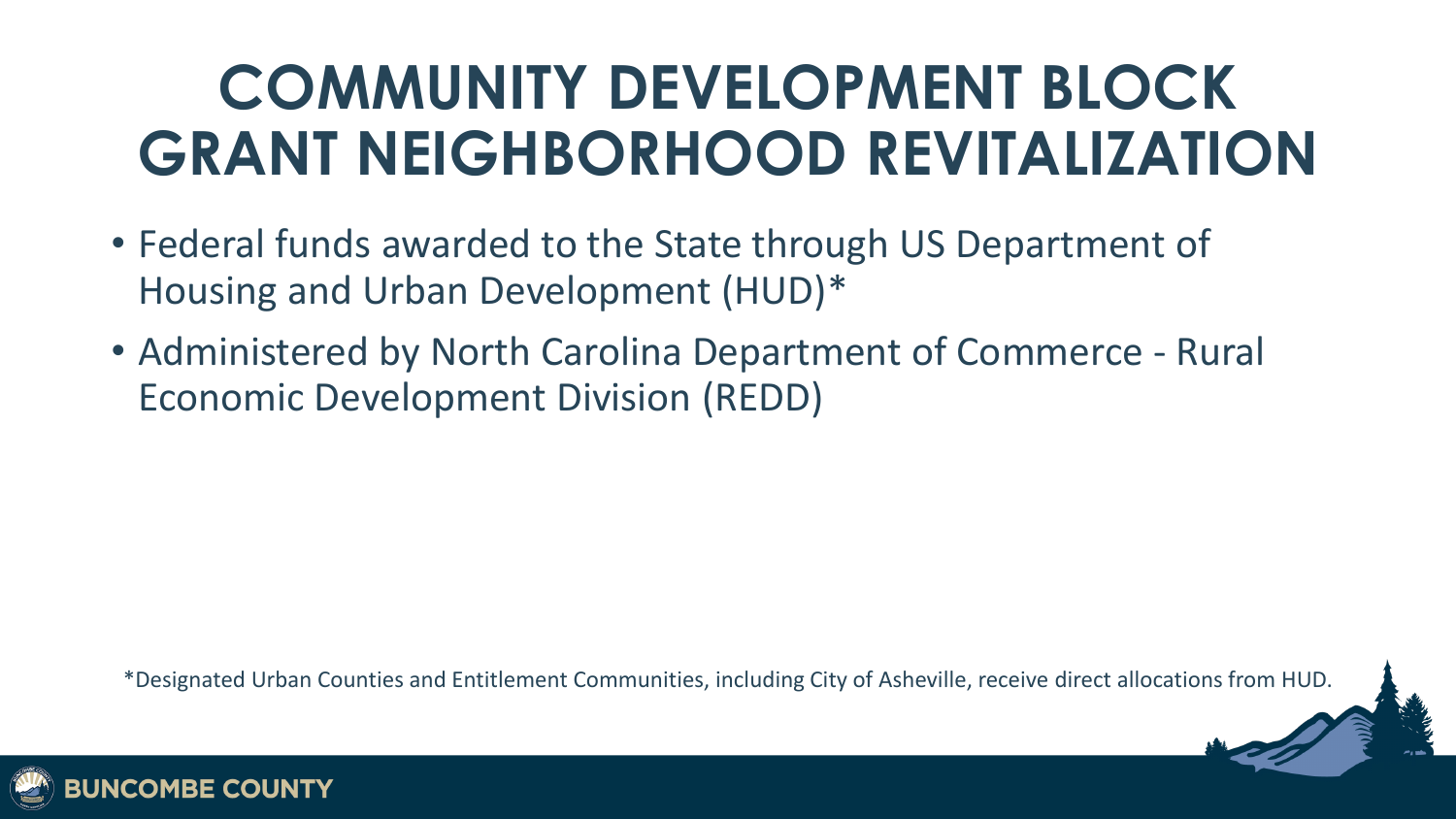# **FUNDING & ELIGIBILITY**

- **\$10 million** = Funds available across North Carolina
- **\$750,000** = Maximum Award Amount (No Minimum)
- **30 Months** = Project Period
- **Eligible Applicants** = Non-Entitlement Communities (incorporated municipalities under 50,000 persons and counties under 200,000 persons)
- **Eligible Use Area =** Outside the City of Asheville
- **Application =** Competitive
- **October 14, 2021** = Application Deadline



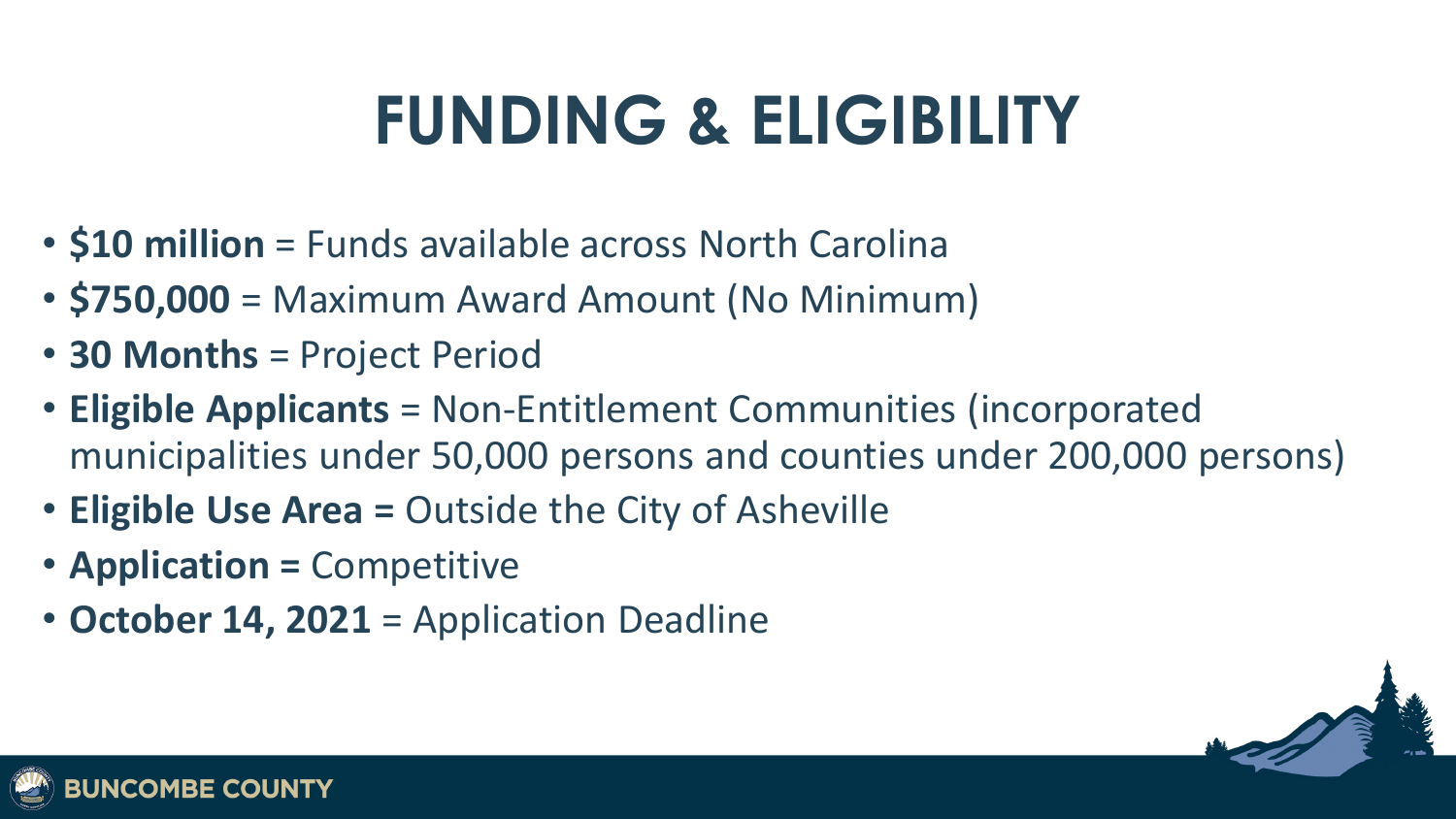# **APPLICATION PROCESS**

#### **Activities Completed:**

- Held initial public hearing September 7
- Approved "Citizen Participation Plan" September 7
- Requested public input regarding what activities to apply for
- Drafted application

#### **Actions Tonight:**

- Hold second public hearing tonight
- Approve resolution authorizing application **Next Steps:**
- Submit application



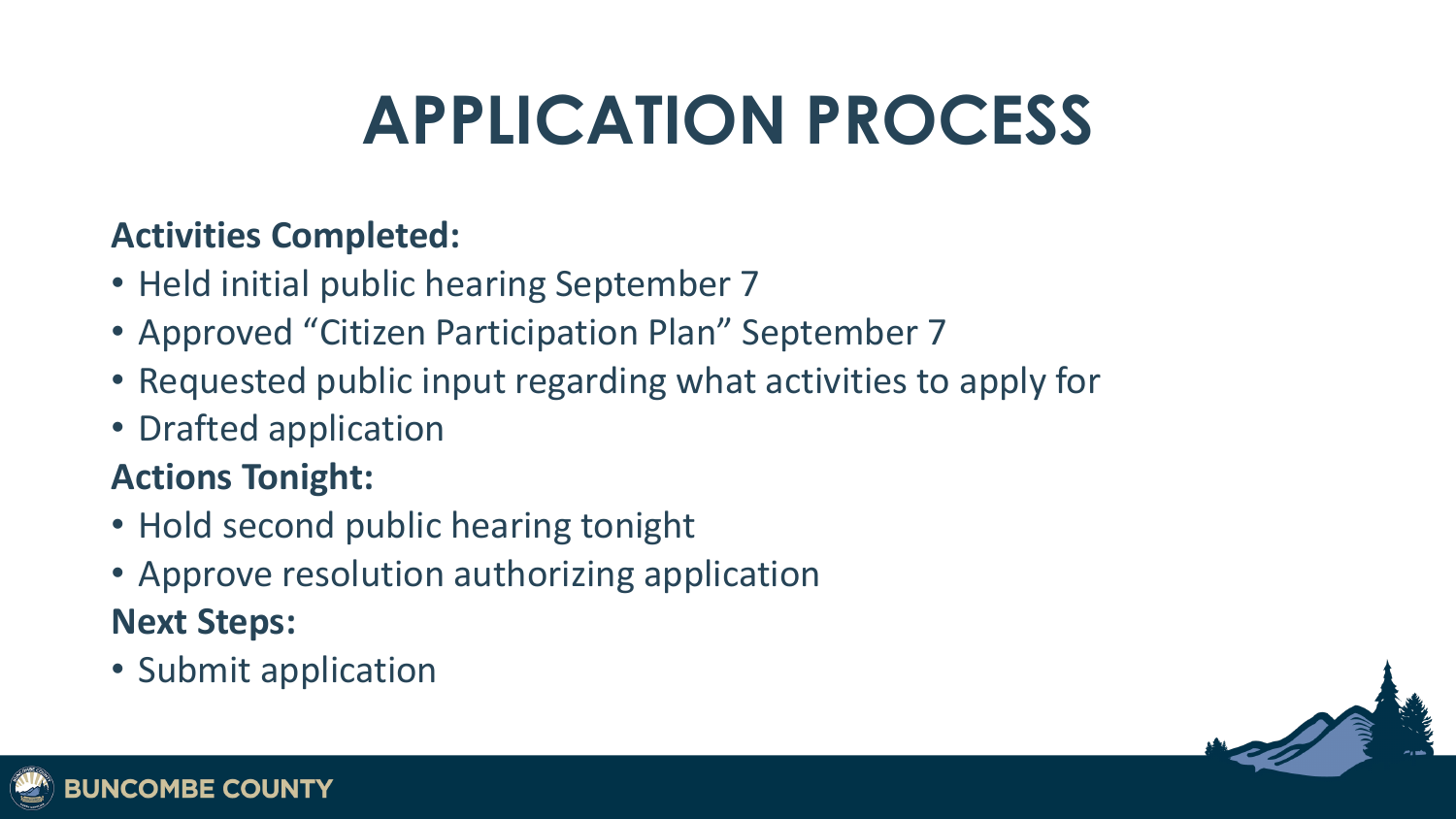### **PROPOSED ACTIVITY**

**Housing Rehabilitation:** Repair or replacement work focused on lowincome homeowners. Homes must be brought up to HUD and REDD standards, and comply with lead-based paint requirements. Rehabilitation is more extensive than traditional emergency repair work and can extend to full home replacement.



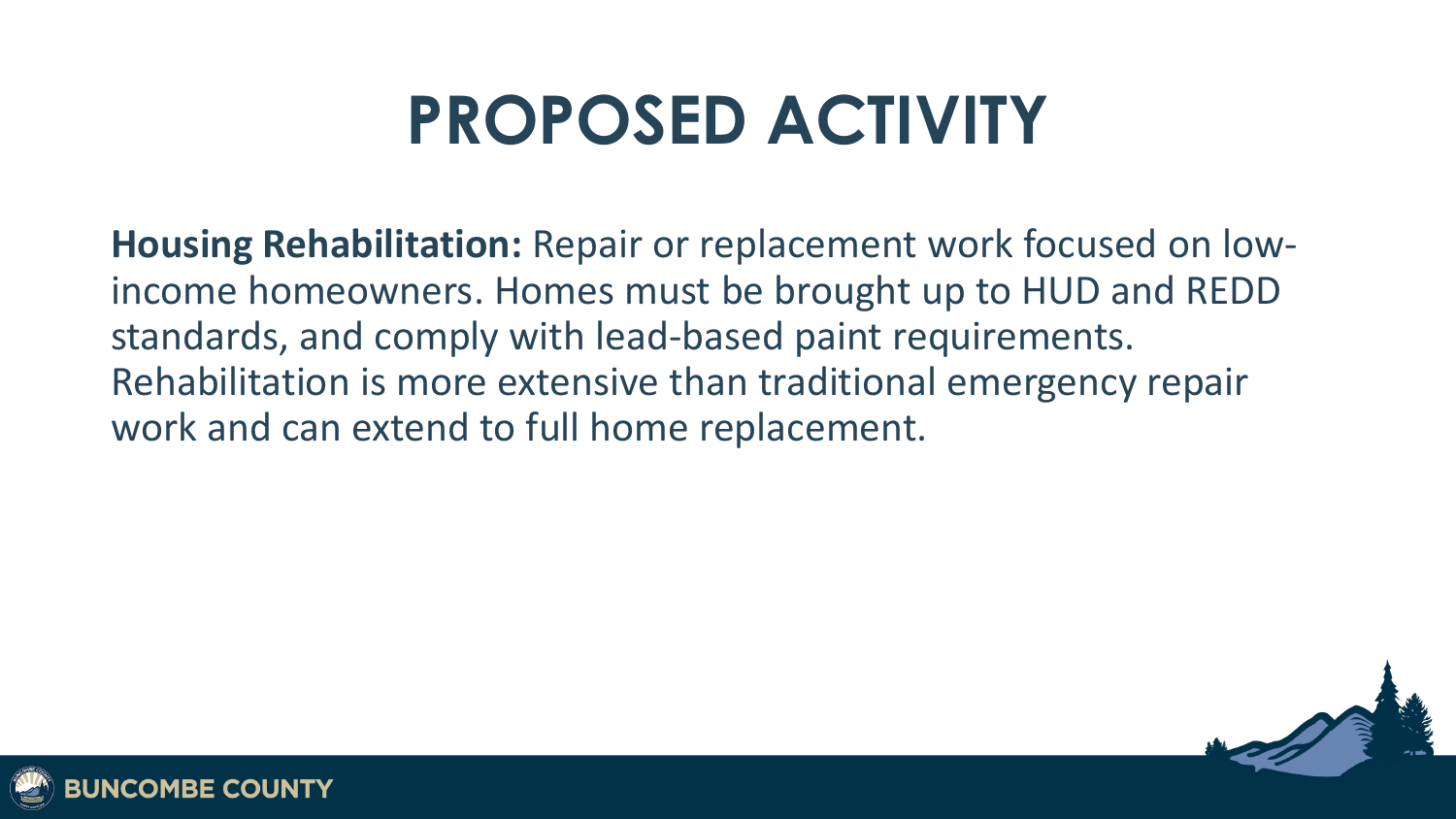### **PROPOSED BUDGET**

| \$675,000 | <b>Housing Rehabilitation</b> |
|-----------|-------------------------------|
| \$75,000  | <b>Grant Administration</b>   |
| \$750,000 | <b>Total</b>                  |